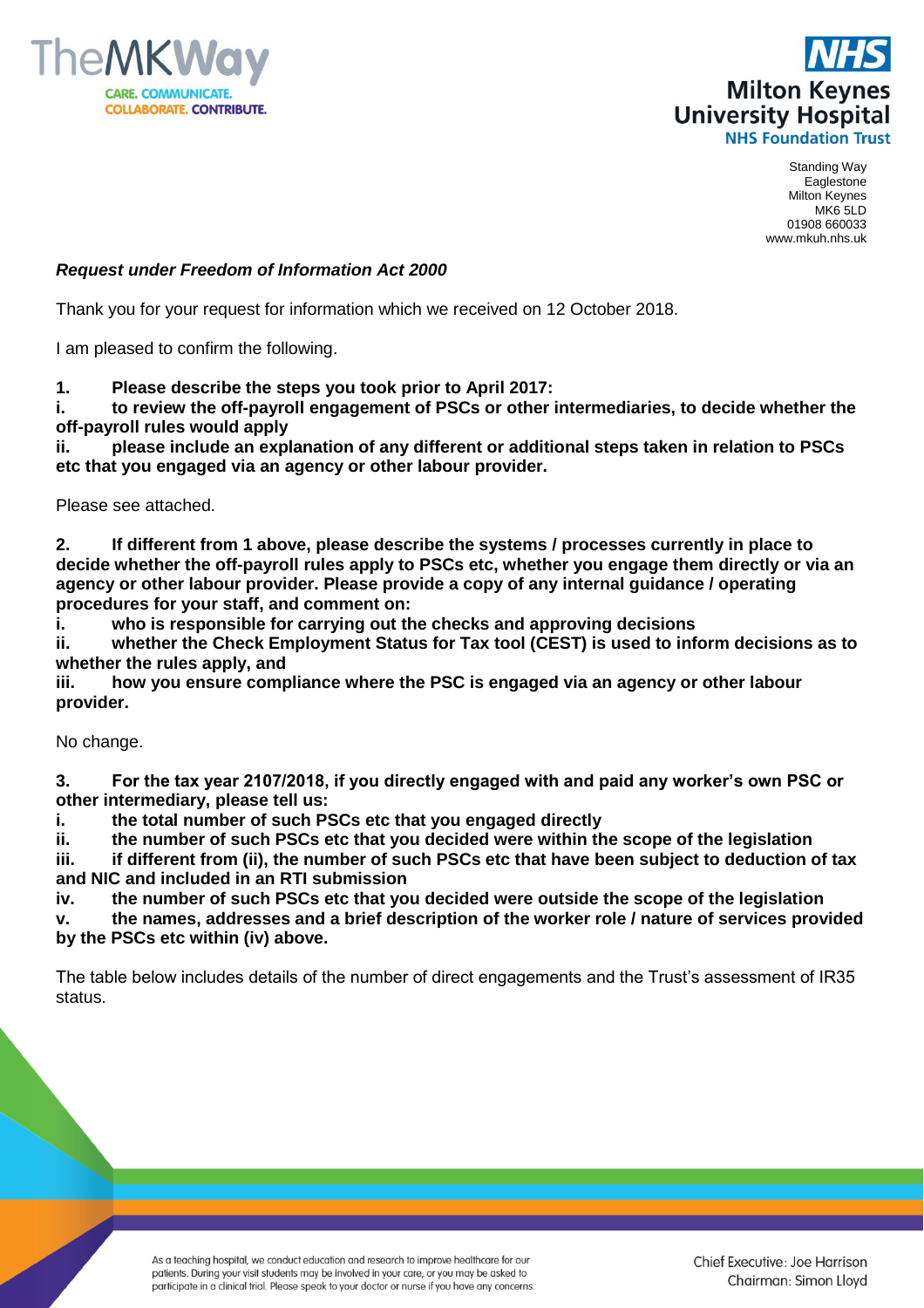| <b>Count of IR35</b><br><b>Compliance</b> |        |                |
|-------------------------------------------|--------|----------------|
| <b>Period</b>                             | In/Out | <b>Total</b>   |
| <b>Mar-17</b>                             | In     | 2              |
|                                           | Out    | 4              |
| Apr-17                                    | In     | 2              |
|                                           | Out    | 1              |
| $May-17$                                  | In     | 2              |
| <b>Jun-17</b>                             | In     | 6              |
|                                           | Out    | 2              |
| <b>Jul-17</b>                             | In     | $\overline{2}$ |
| Oct-17                                    | In     | 1              |
| <b>Mar-18</b>                             | In     | 1              |
| <b>Grand Total</b>                        |        | 23             |

The Trust is unable to provide further details (names, addresses) of the workers.

**4. For the tax year 2017/18, if you were invoiced by any agency or other labour provider for services via a worker's own PSC or other intermediary, please provide the name of each such agency or other labour provider and, or each of them, please tell us:**

**i. the total number of such PSCs etc supplied by that agency / labour provider** 

**ii. the number of such PSCs etc that you decided were within the scope of the legislation**

**iii. whether you told the agency / labour provider that the rules applied for every PSC etc within (ii) above and if not, please explain why not)**

**iv. the number of such PSCs etc, that you decided were outside the scope of the legislation**

**v. the name, addresses and a brief description of the worker role / nature of services provided by the PSCs etc within iv) above.**

The Trust does not hold information on how individuals engaged through agencies are paid (i.e. whether it is via a worker's own PSC); however, the Trust has communicated the following to agencies through which it engages staff:

*'The Trust confirms that in all cases of clinical workers (including, but not limited to, locum doctors, nurses, Allied Health Professionals and all roles included within the scope of the NHSCPP Clinical Staffing Framework), supplied by:* 

*your agency; any connected agency; or any other agency under a sub-contract arrangement with your agency, the condition in 61M(1)(d) is not met.* 

*The Trust is of the view that in the case of all clinical temporary workers supplied by you or any other agency either:*

*(i) if the services were provided under a contract directly between the client and the worker, the worker would be regarded for income tax purposes as an employee of the client or the holder of an office under the client,*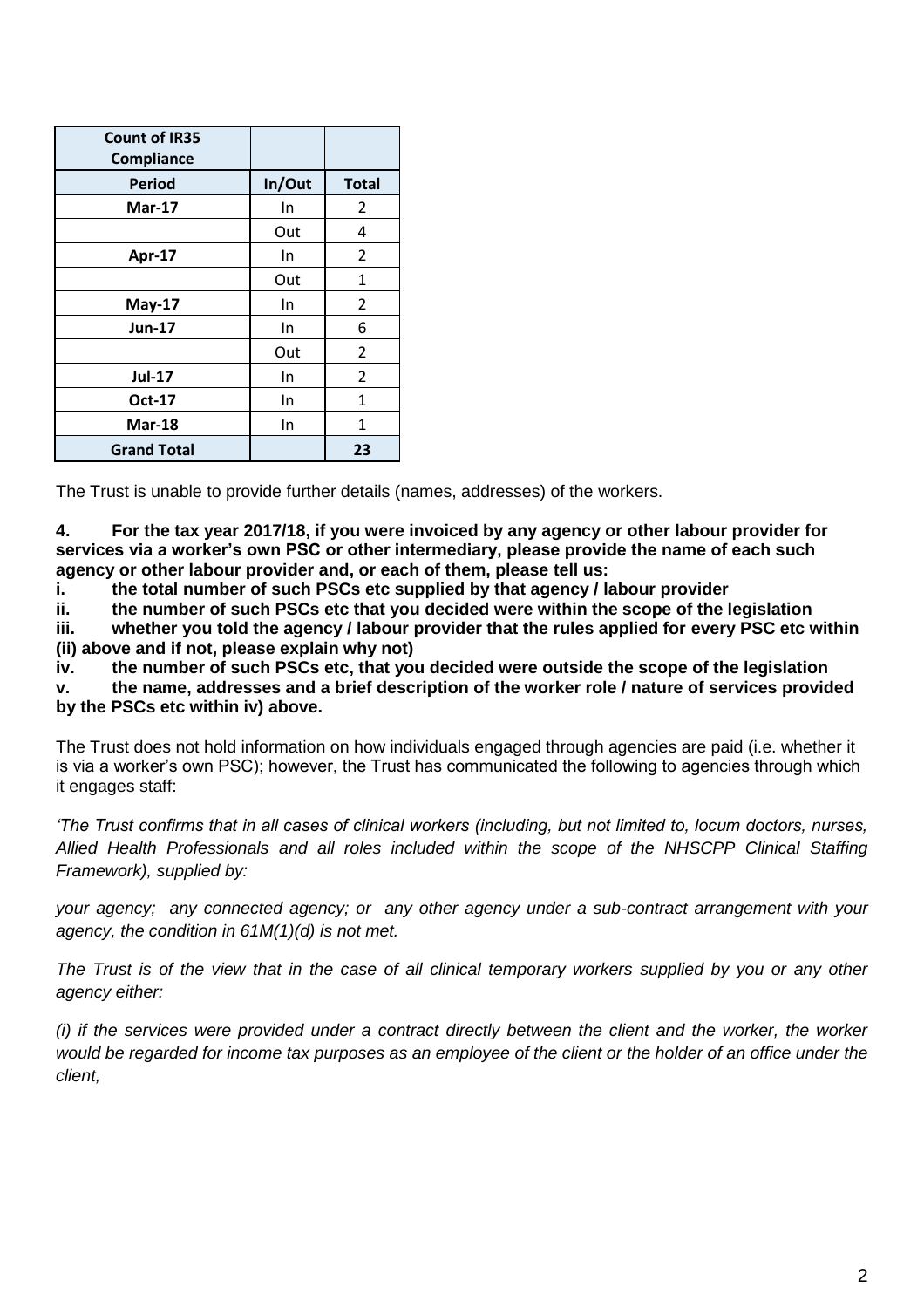## *and/or*

*(ii) the worker is an office-holder who holds that office under the client and the services relate to the office.*

*The reasons for the Trust reaching this conclusion are one or all of the following:*

- *Clinical workers have no right of substitution.*
- *Other than medical consultants, clinical workers are subject to direction and control.*
- *Work has to be done on the Trust premises or other premises that the Trust may direct.*
- *Workers are not required to provide any significant items of personal equipment (e.g. doctor may provide a stethoscope, but the Trust does not consider this significant).*
- *Clinical workers either have to operate on a work-pattern decided by the Trust or a work pattern agreed with the Trust.*

**5. Please identify any workers / PSCs etc that you decided were within the off-payroll rules, which have subsequently been engaged / paid via umbrella companies. Do you have any policy in place that encourages the use of umbrella companies for those found to be within the rules?** 

None.

**6. For those not working through umbrella companies, have any workers that previously worked through their own PSC etc subsequently entered into employment contracts with your group?**

Yes

**7. The off-payroll rules do not apply where a public authority has fully contracted out services to a third party e.g. an outsourcing company operating under a contract where the workers do not personally provide their services to the public authority. If you believe this applies to you, please provide an explanation for the affected contract(s).**

N/A

You are advised that this information is provided in accordance with the Freedom of Information Act 2000 and is for your personal use. Any re-use of this information will be subject to copyright and the Re-Use of Public Sector Information Regulations (1st July 05) and authorisation from Milton Keynes Hospital NHS Foundation Trust will be required. In the event of any re-use, the information must be reproduced accurately and not used in a misleading manner.

If you are unhappy with the information received in response to this request, please address your complaint to the Patient Affairs Office at Milton Keynes Hospital NHS Foundation Trust, Standing Way, Eaglestone, Milton Keynes MK6 5LD. If, after exhausting our internal process, you are still unhappy with the information received, you may write to the Information Commissioner's Office, Wycliffe House, Water Lane, Wilmslow, Cheshire SK9 5AF.

If you need any further assistance, please do not hesitate to contact us at the address above.